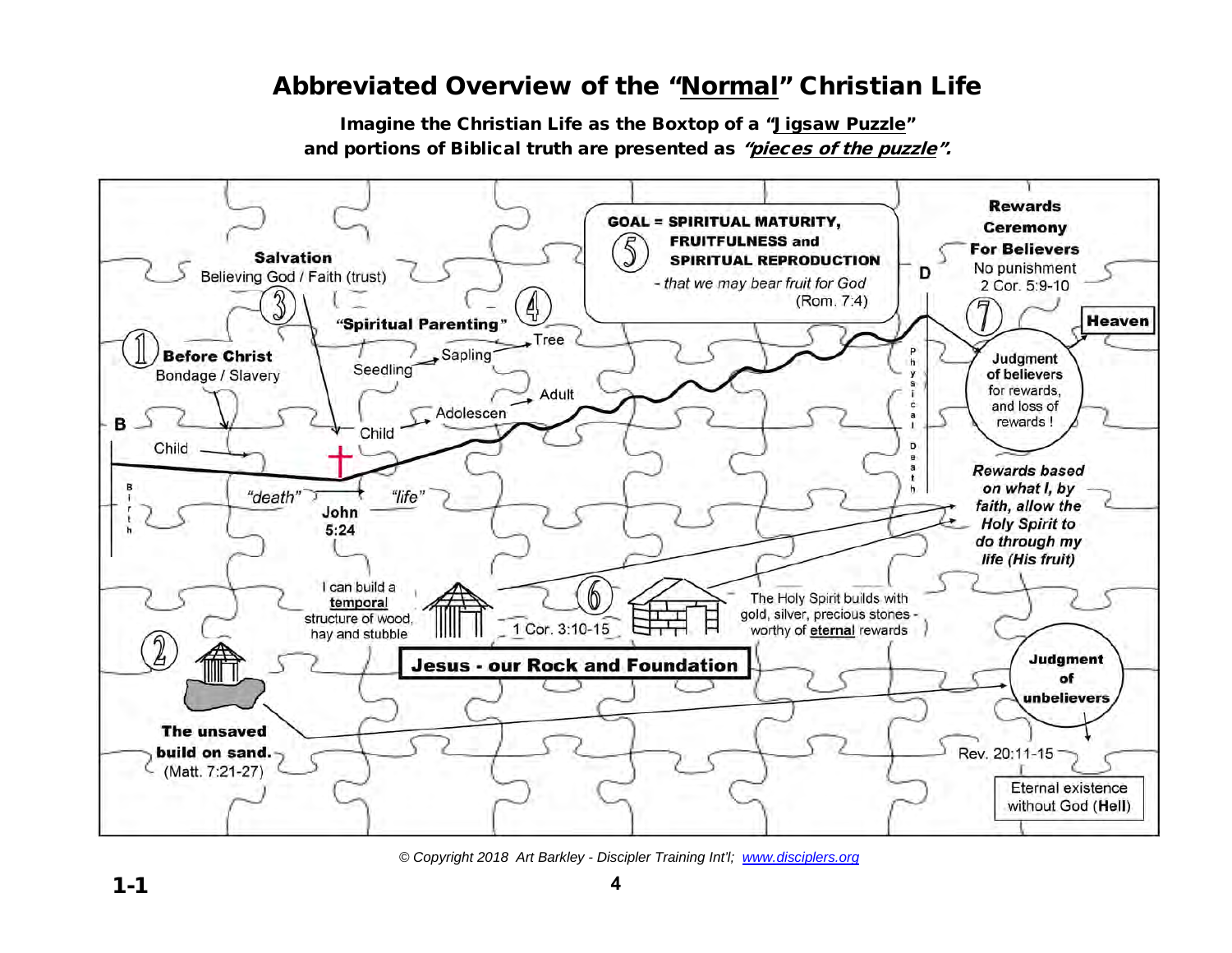# Abbreviated Overview of the "Normal" Christian Life

#### Explanation of the "Jigsaw Puzzle" Diagram

The main purpose of this lesson is to understand a practical overview of the Normal Christian Life. As I acquire Biblical concepts and knowledge I want **mentally to connect** the pieces to God's overall plan for my life.



Consider a **jigsaw puzzle.** Imagine trying to fit together the pieces of a puzzle without being able to refer to the picture **boxtop**. It is much less frustrating when the boxtop picture is available **for reference**.

The second diagram (on the next page), the "Abbreviated Overview", is like the **puzzle boxtop**, while the **pieces** represent bits of Biblical knowledge.

Typically, I accumulate information from the Bible, friends, books, sermons,

podcasts, conversations, etc. I may have difficulty knowing how this new information fits into my everyday life here on earth, or worse yet, I may arrive at wrong conclusions which can distort my understanding of God and the Christian life.

Some newer Christians become frustrated and return to their secular life style. Some may focus only on behaving correctly and develop a list of "do's and don'ts". Others may **compartmentalize** their life, resulting in a perceived "spiritual life" separate from a "secular life". They may attempt to live an acceptable spiritual life before others, while at the same time concluding that Biblical principles somehow don't apply to their secular everyday life.

My response should be to view the various components of my everyday life as **a unit**, and involve God in every aspect of my life.

*My goal is to understand how to integrate Biblical knowledge into my daily relationship with God and others, and to protect me from falling into the common practice of simply archiving Biblical information.*

*As I grow, I will become increasingly more aware of my need to walk continually before the Lord (24/7), seeking His approval, and less dependent on the need for approval from others.*

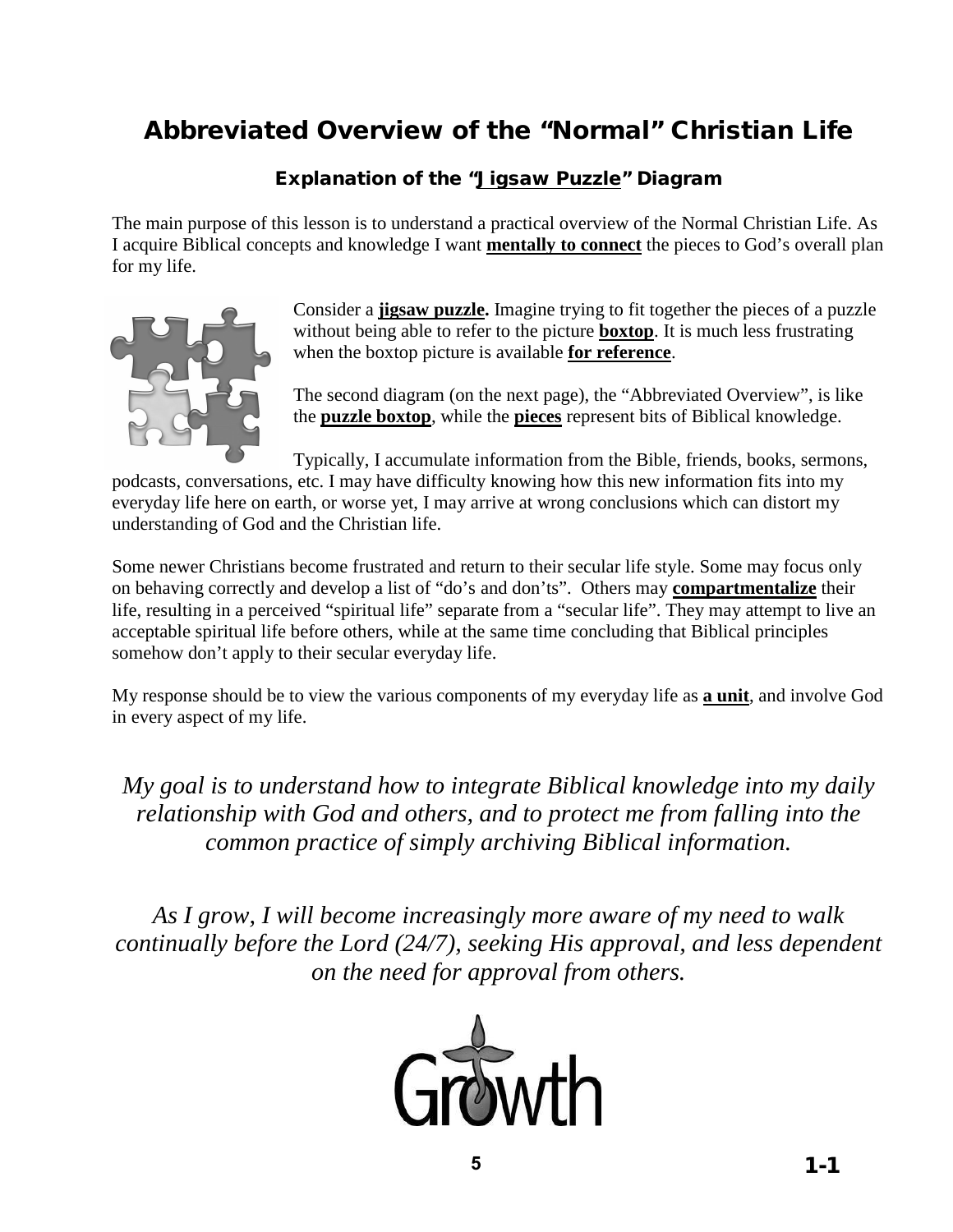## Abbreviated Overview of the "Normal" Christian Life



*© Copyright 2018 Art Barkley - Discipler Training Int'l; [www.disciplers.org](http://www.disciplers.org/)*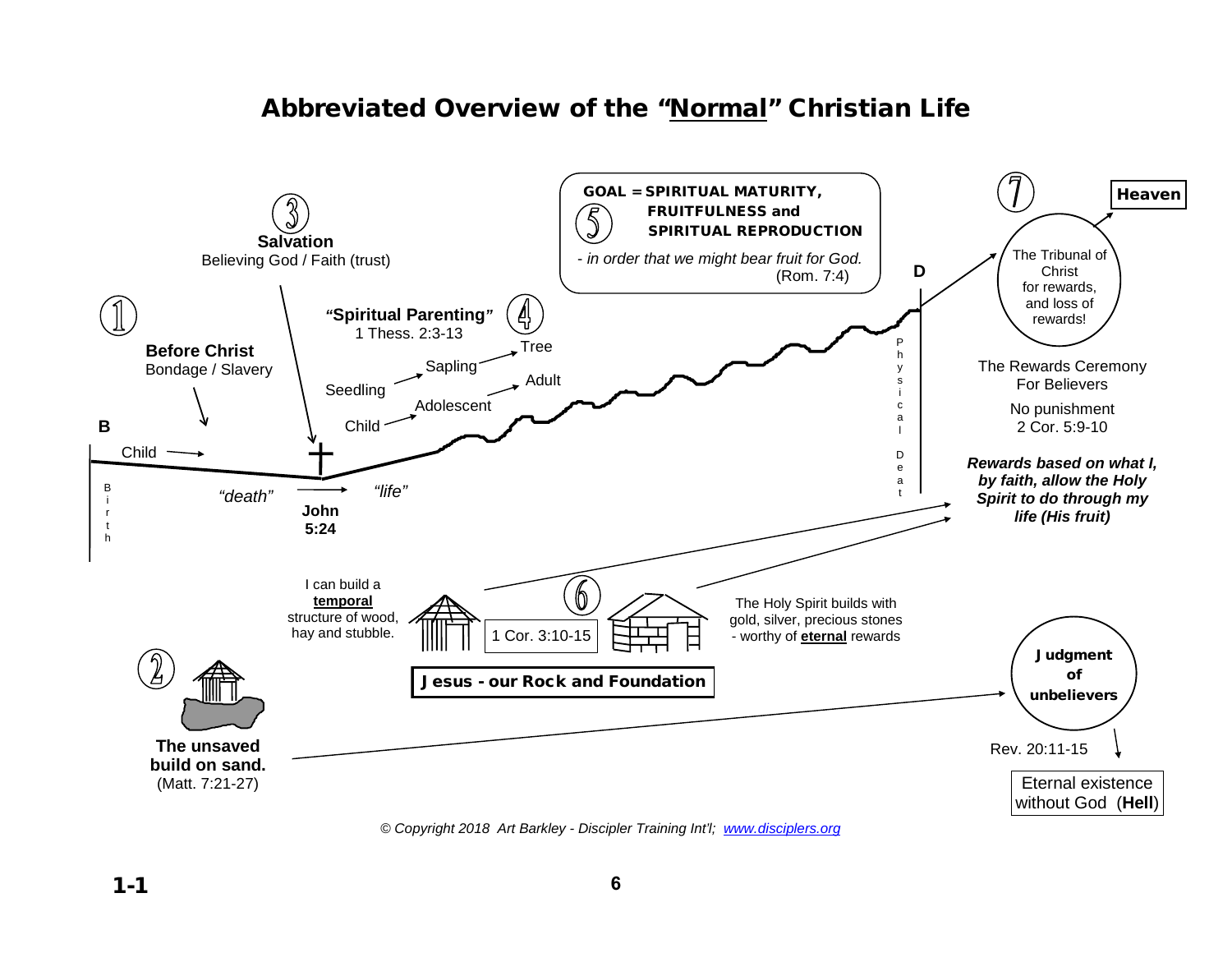## Jigsaw Puzzle "Boxtop" Guide

Discuss the explanations below for each component of the jigsaw puzzle "boxtop", all of which will be covered later in more detail in the following lessons.

 $\mathbb{1}$ **Birth to Rebirth** – We should each be able to easily identify ourselves as having gone through this period, alienated from God, living in spiritual darkness, and without hope.

 $\mathbf{2}$ If a person rejects Christ and dies during this period, that person who has built their house upon the sand without a foundation, will go to the **judgment of unbelievers** to spend eternity separated from God. It is important to understand that this judgment has **nothing to do with believers**, only unbelievers.

- Matt. 7:24-27 (*Jesus said*) "Therefore, everyone who hears these words of Mine and acts on them will be like a sensible man who built his house on the rock. The rain fell, the rivers rose, and the winds blew and pounded that house. Yet it didn't collapse, because its foundation was on the rock. But **everyone who hears these words of Mine and doesn't act on them will be like a foolish man who built his house on the sand. The rain fell, the rivers rose, the winds blew and pounded that house, and it collapsed. And its collapse was great**!"
- Rev. 20:11-15 (*The apostle John wrote*) "Then I saw a **great white throne** and One seated on it. Earth and heaven fled from His presence, and no place was found for them. I also saw the dead, the great and the small, standing before the throne, and books were opened. Another book was opened, which is the book of life, and the dead were judged according to their works by what was written in the books. Then the sea gave up its dead, and Death and Hades gave up their dead; all were judged according to their works. Death and Hades were thrown into the lake of fire. This is the second death, the lake of fire. And anyone **not found written in the book of life** was thrown into the lake of fire."

 $\mathbb{3}$ **The Cross** – This event is by far the most important happening in my life. From God's perspective I have passed from "death" (without His life) to "life" (the Lord indwelling), from hopelessness to hopefulness.



John 5:24 " I assure you: Anyone who **hears** My word and **believes** Him who sent Me **has** eternal life and will **not** come under judgment but has passed from **death to life**."

 $\mathcal{A}$ **The New Life** – It is important that I understand the event of salvation is the **entrance** into a new life with God, prepared by Him to completely meet my every need as I fit into **His** design. I am introduced to the concept of fitting into **God's plan** for my time here on earth, which is but a small part of His **eternal** plan for me. Two Biblical analogies can illustrate my Christian life: that of a plant growing from a seedling to a tree, and that of a human growing from a baby to an adult. Again, the event of salvation is just the **beginning** of the new life of learning to walk with God. During this period of time it is **very important** for a new believer to be **discipled** (**"spiritually parented**" / **mentored"**).